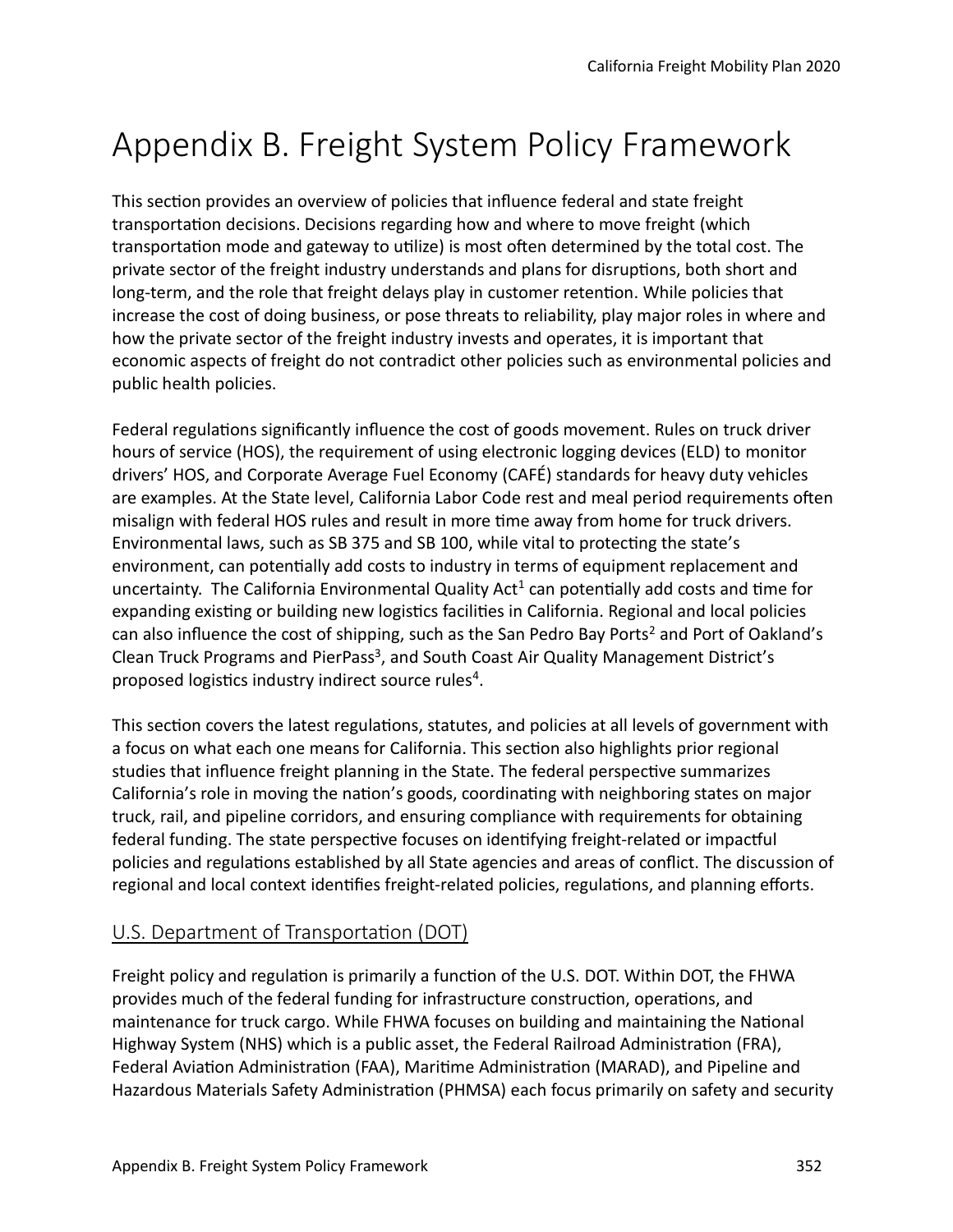associated with moving goods on privately-owned infrastructure. FRA's funding role is limited to projects that enhance safety, such as grade-separatons of railroad/roadway at-grade crossings and positive train control (PTC). Similarly, FAA focuses on safe operations of air traffic, while MARAD focuses on security of maritime operations in our nation's ports and inland waterways.

Both the National Highway Traffic Safety Administration (NHTSA) and the Federal Motor Carrier Safety Administration (FMCSA) focus on equipment manufacturing and vehicle operations which also play significant roles in the transportation of goods. The NHTSA primarily focuses on the total population of drivers and vehicles, while the FMCSA focuses on commercial vehicles. Funding for U.S. DOT agencies occur through mult-year bills passed by Congress and signed into law by the President. Each agency receives and allocates funding approved through these transportation bills to carry out their duties. The most recent transportation bills are described later in this section.

# U.S. Department of Energy (DOE)

The U.S. DOE plays a role in freight as it relates to both transportation and site selection decisions for logistics facilities. In recent years, the Office of Energy Efficiency and Renewable Energy has become a major player in the strengthening of federal, state, and regional and local air quality rules and regulations, with an increasing focus on clean energy options. The U.S. DOE research, through its National Laboratories, assists original equipment manufacturers (OEM) with the development of cleaner vehicles, including heavy duty trucks. The U.S. DOE also supports the development of technologies to improve how electricity is created, stored, and used, in addition to development of disruptive technologies, including robotics, additive manufacturing, and artificial intelligence. California is fortunate to have four of the Nation's 17 laboratories. Federal funding bills allocate funding to U.S. DOE for investments in Research and Development, as well as aiding private industry with the purchase of cleaner equipment pursuant to air quality goals.

# U.S. Department of Commerce (DOC)

The U.S. DOC promotes private investments in economic development through its Economic Development Administration (EDA). In 2018, the EDA programs focused on Regional Innovation Strategies (RIS) and University Center Economic Development. Whereas RIS provides funding for high-technology and innovation start- up companies to further research and development, the University Center's program focuses on training/retraining the workforce of tomorrow. The EDA grants have funded a signifcant amount of disaster recovery and business resiliency eforts over the past decade, including eforts from the afermath of hurricanes Harvey and Irma.

## U.S. Department of Labor (DOL)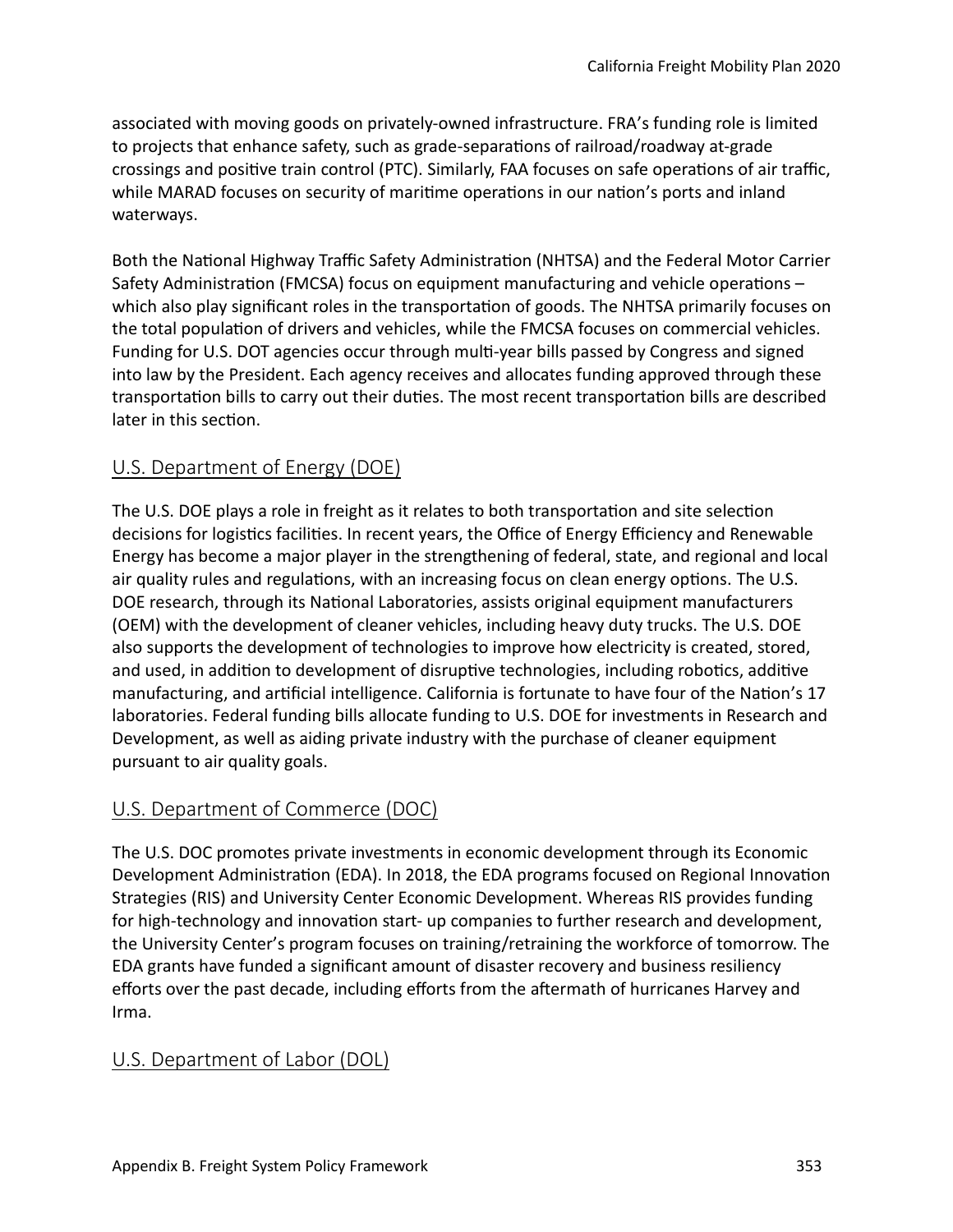The U.S. DOL provides information about jobs and labor, and it serves to regulate both employers and workers. The Bureau of Labor Statistics (BLS) provides information about where frms are located and how many workers they employ. Other U.S. DOL agencies are responsible for enforcing labor laws, such as labor hours and safety rules for warehouse, dock, and aviaton workers. Truck driver hours of service (HOS) regulatons are controlled by the FMCSA, a U.S. DOT agency; however, truck driver safety while picking up or dropping off cargo at a facility is regulated by DOL's Occupational Safety and Health Administration (OSHA). The U.S. DOL funds safety programs that address workplace hazards.

## U.S. Environmental Protection Agency (EPA)

In recent decades, the U.S. DOT, the U.S. EPA, and the U.S. DOE have worked together to encourage the transition of equipment, both on-road and off-road, to cleaner, more fuelefficient technologies. The U.S. EPA has worked closely with the logistics industry to encourage cleaner technologies through programs such as  $S$ martWay<sup>5</sup>. SmartWay rewards and recognizes shippers that meet clean transport goals. Major partcipants include Target, Home Depot, Lowe's, Kroger, FedEx, and UPS. The overwhelming success of the program derives from both the recogniton and funding that helps companies purchase cleaner, more expensive equipment.

## Federal Deregulation (Trucking, Railroad, and Air)

Prior to the late 1970s, the federal government heavily regulated several aspects of the freight industry (trucking, rail, and air cargo), including rates charged and wages paid. By 1982, the entire transportation industry was deregulated, and by 1995, Congress enacted the Interstate Commerce Commission (ICC) Termination Act, which eliminated the ICC and established the Surface Transportation Board (STB). The railroads have been a focus of STB efforts, in that rail operatons have no efectve substtutes and needed to be regulated to avoid monopoly conditions. The STB replaced the ICC to regulate the movements of bulk commodities on railways, interstate waterways, international ports and waterways, and non-energy products moving by pipeline. The STB is charged with the responsibility of balancing the needs of shippers for fair and reasonable rates and service, with the railroads' need to return adequate revenues. This is important for understanding private rail freight fnancing and funding, and a public agency's ability to support and fund private rail improvements<sup>6</sup>.

# National Strategic Freight Plan (Draft, 2016)

A draft version of the National Freight Strategic Plan was released for public comment in early 2016, and the comment period closed on April 25, 2016. The plan has not been finalized<sup>7</sup>. The draft plan describes the freight transportation system, including major corridors and gateways, and assesses the physical, institutional, and financial barriers to improvement. The draft plan also highlights strategies to help support our freight transportaton system through improved planning, dedicated funding streams, and innovative technologies.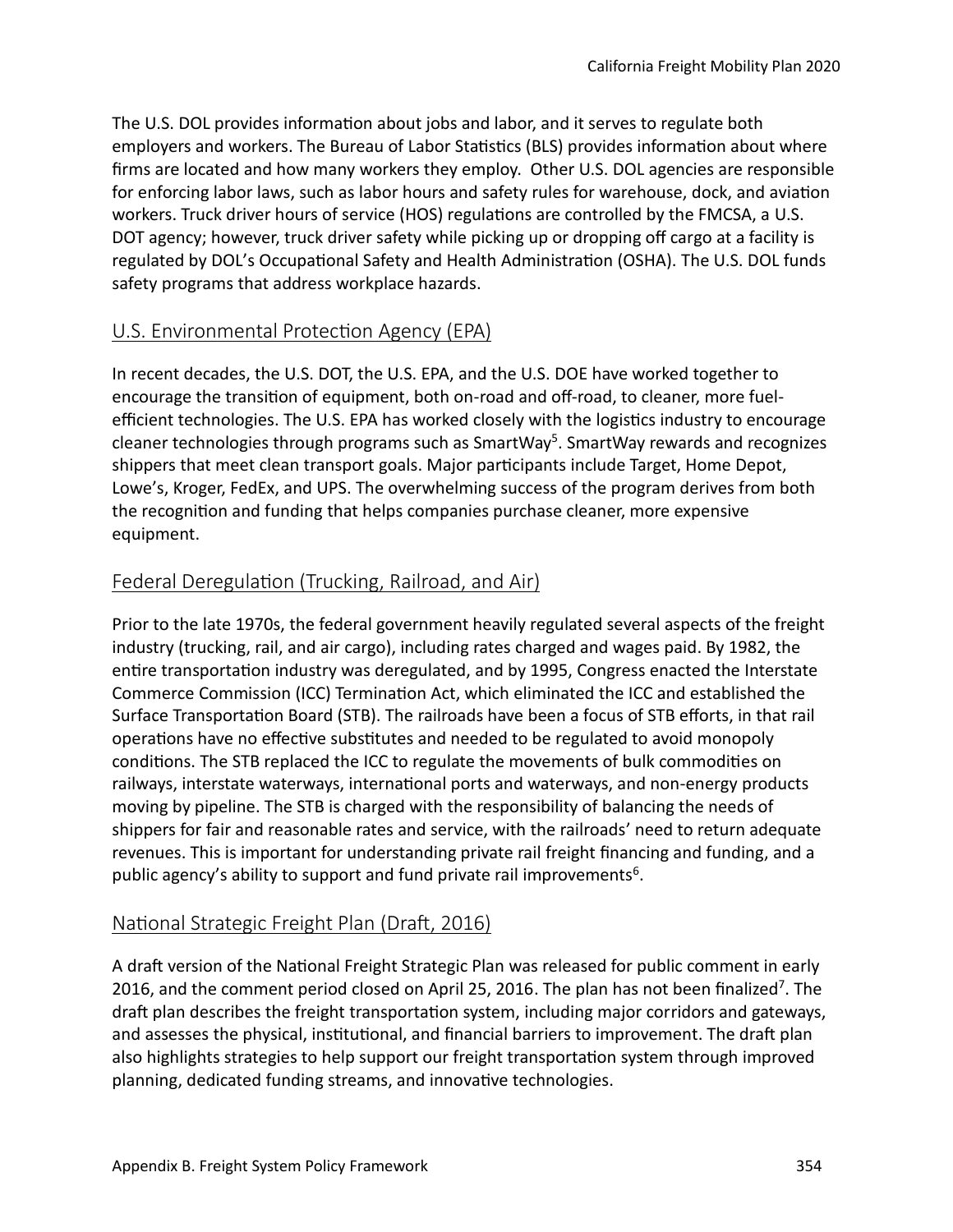## National Multimodal Freight Network

In 2016, the National Highway Freight Network (NHFN) replaced the Primary Freight Network (PFN) and the National Freight Network<sup>8</sup>. The NHFN was established to strategically direct federal resources and policies toward improved performance on highways carrying higher amounts of freight. As part of the NHFN, critical connections to freight facilities, such as rail intermodal yards, seaports and airports, were added through two new designations, Critical Rural Freight Corridors (CRFC) and Critcal Urban Freight Corridors (CUFC). States and MPOs are responsible for designating facilities within their jurisdictions pursuant to federally set mileage allocations for each state.

# The Highway Trust Fund and Federal Transportation Bills

In 2017, Highway Trust Fund (HTF) tax revenue totaled just over \$40 billion<sup>9</sup>, and approximately 86 percent of this revenue was raised through federal excise tax on gasoline and diesel fuels. Historically, the federal transportation bills have been funded by the HTF; however, this has been changing. Unlike many other federal excise taxes, the fuel tax is a flat tax that is not indexed to inflation. The fuel tax was last raised in 1993 and remains at \$0.184 and \$0.244 per gallon for gasoline and diesel fuel, respectively. Since that time, inflation has risen nearly 70 percent and cars have become more fuel efficient. Starting in 2008, Congress began transferring General Fund dollars into the HTF to sustain highway funding, but funding stll lags behind where it was in the 1990s. Less federal funding has resulted in lower federal funding shares in projects across the nation. Some states, such as California, have proactively developed and implemented state and local taxes to build and maintain infrastructure. In additon to changes in federal funding levels, federal funding has become more focused on projects of natonal signifcance, such as projects that improve the movement of goods. The following summary of transportation bills focuses on those that began to include freight components, from ISTEA through the FAST Act. Since the early 1990s, recogniton of freight has been refected in these policies, and most recently through funding allocatons.

#### **ISTEA** (Intermodal Surface Transportation Efficiency Act, 1991)

Since the inception of the Federal Highway Administration, freight's importance has been recognized by the federal government. However, the first federal transportation bill to take an overall intermodal and multmodal approach occurred in 1991 with the passage of ISTEA, which linked highway, rail, air, and marine transportaton and made funding available for projects that reduced congestion, improved air quality, and improved safety<sup>10</sup>.

One of ISTEA's chief goals was to develop a "National Intermodal Transportation System that is economically efficient and environmentally sound, provides the foundation for the nation to compete in the global economy, and will move people and goods in an energy-efficient manner."<sup>11</sup>

This bill also was the first to tie transportation improvements to air quality conformity in Regional Transportation Plans (RTP) and gave additional powers to MPOs. ISTEA did not include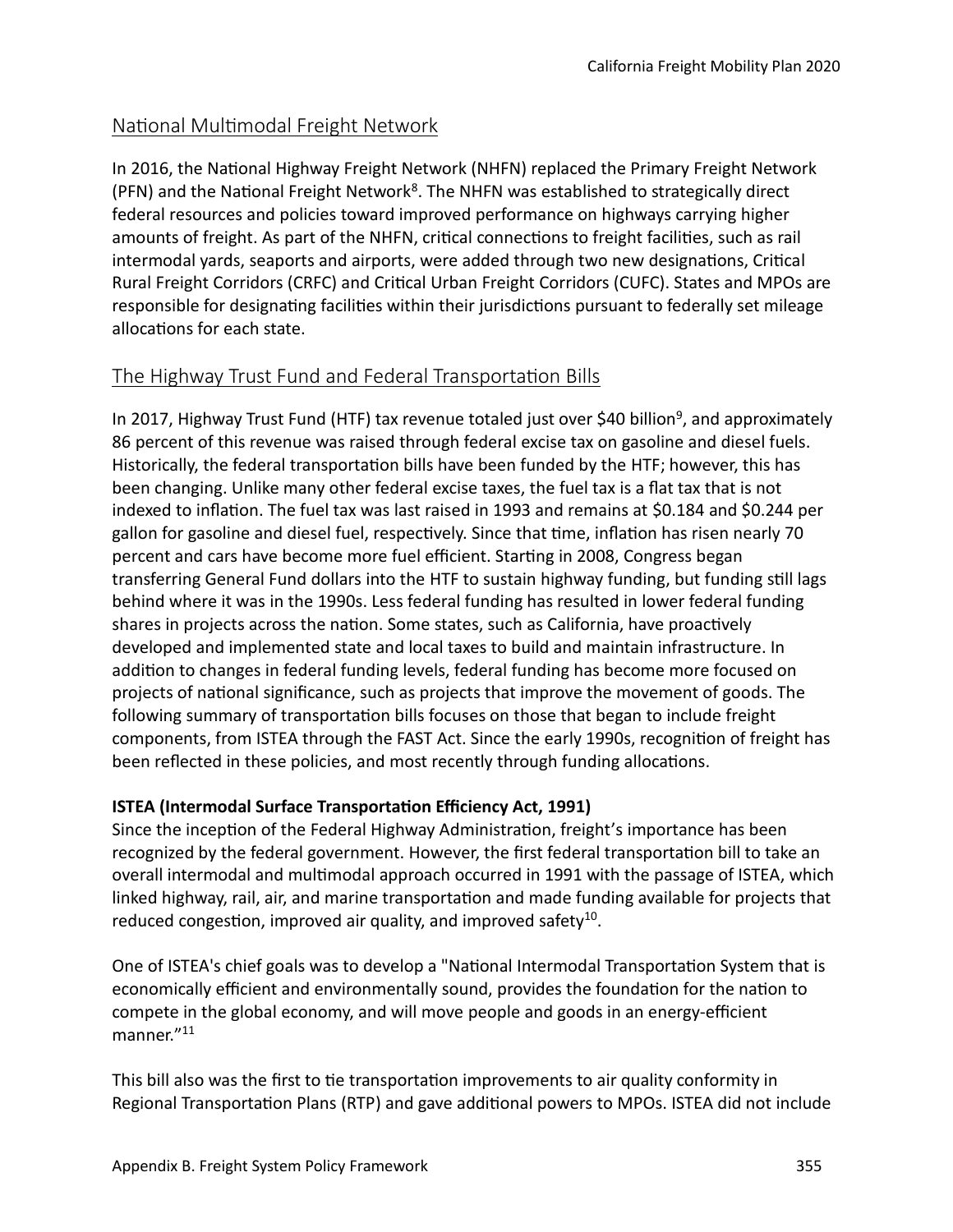set aside funding for freight projects, instead, ISTEA prioritzed projects that supported intermodal transportation and high priority corridors many of which served freight. In California, ISTEA High Priority Corridors included the following:

- Corridor 16 (and 70), Economic Lifeline Corridor, I-15 and I-40 (California, Arizona and Nevada)
- Corridor 22, Alameda Corridor (POLA/ POLB to East Los Angeles)
- Corridor 30, I-5 (California, Oregon and Washington)
- Corridor 34, Alameda Corridor East (East Los Angeles to Barstow) and Southwest Passage (Coachella and San Bernardino to Arizona)
- Corridor 46, I-710 (POLB to SR-60)
- Corridor 69, Cross Valley Connector (I-5 to SR-14 in Santa Clarita Valley)
- Corridor 70 (and 16), Economic Lifeline Corridor, I-15 and I-40 (California, Arizona and Nevada)
- Corridor 71, High Desert Corridor (Los Angeles to Las Vegas)

The ISTEA provided more flexibility to states by reclassifying the highways with a focus on functional classification and establishing the NHS which brought greater focus to key state and local connectors that are vital to the nation's economy, defense, and mobility. The federal funding focus was altered through ISTEA, from major capital investments for new facilites to one of operations and maintenance. Lastly, the practice of public participation was instituted through ISTEA, and the Transportation Enhancement Program was established to fund community priorites, such as bikeways, historic and scenic preservaton of byways, and environmental mitigation. Many of the planning principles that guide freight project planning and implementation as we know it today grew out of ISTEA.

#### **TEA-21 (Transportaton Equity Act of the 21st Century, 1998)**

The TEA-21, a six-year omnibus funding bill for transportation, provided the first major funding for border crossings and trade corridors<sup>12</sup>. It also provided more funding for projects that increase America's competitiveness (port, intermodal, border crossing; also known as Projects of National and Regional Significance or PNRS).

In additon, TEA-21 provided the frst funding for federal tracking and analysis of commodity flow data (\$186M to Bureau of Transportation Statistics) and led to the Freight Analysis Framework (FAF) dataset that is stll used by most states for freight planning and freightrelated economic analyses. The TEA-21 continued the need for coordination with the U.S. EPA, as well as with MPOs. TEA-21 consolidated the 23 regional and statewide planning "factors" contained in ISTEA into seven broad "areas" that must be considered in RTPs, with a growing recognition of the importance of operations and maintenance:

- Support the economic vitality of the metropolitan planning area by enabling global competitiveness, productivity, and efficiency
- Increase the safety and security of the transportation system for motorized and nonmotorized users
- Increase the accessibility and mobility options available to people and for freight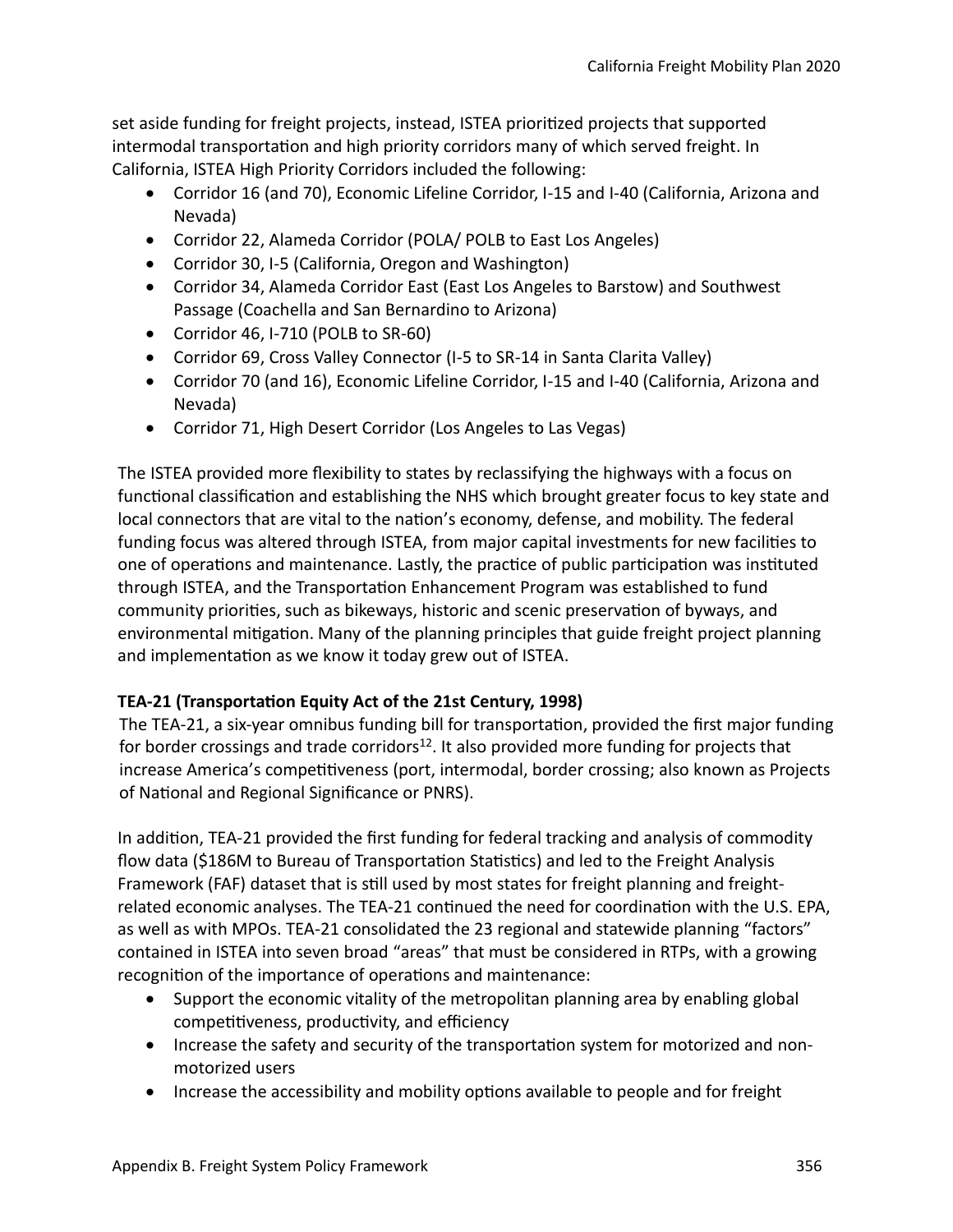- Protect and enhance the environment, especially by promoting energy conservation and improving quality of life
- Integrate and connect the transportation system across and between various transportaton modes to prioritze people and freight
- $\bullet$  Promote efficient system management and operation
- Emphasize the efficient preservation of existing transportation systems

#### **SAFETEA-LU (Safe, Accountable, Flexible, Efficient Transportation Equity Act – a Legacy for Users, 2005)**

The SAFETEA-LU provided funding for highways, highway safety, and public transportaton totaling \$244.1 billion, and it built on the success of the prior two landmark bills that brought surface transportation into the 21st century—ISTEA and the TEA-21 $^{13}$ . The SAFETEA-LU refined the programmatic framework for investments needed to maintain and grow our transportation infrastructure. Specifically, SAFETEA-LU addressed safety, traffic congestion, efficiency in freight movement, intermodal connectvity, and environmental protecton. It also laid the groundwork for addressing future challenges that were beginning to surface in international trade and urban delivery, notably e-commerce. SAFETEA-LU included provisions for innovative financing and public-private partnerships, as well as special funding for freight pilot projects such as truck parking studies.

#### **Moving Ahead for Progress in the 21st Century (MAP-21)**

On July 6, 2012, MAP-21 was signed into law<sup>14</sup>. The MAP-21 provided over \$105 billion in funds for surface transportation programs to be used in fiscal years (FY) 2013 and 2014. This transformed the framework for investments in transportaton infrastructure. MAP-21 created a streamlined and performance- based surface transportation program building on many of the highway, transit, bike, and pedestrian programs and policies established in 1991.

Sections 1117 and 1118 of MAP-21 directed the Secretary of Transportation to encourage each state to develop a comprehensive state freight plan outlining immediate and long-range plans for freight- related transportation investments. Section 1116 of MAP-21 authorized DOT to increase the federal share of project costs to 95 percent for a highway project on the US Interstate system, or 90 percent for a non- Interstate project if the project is certified by the Secretary of Transportation to make a demonstrable improvement in the efficiency of freight movement and is included in the state freight plan.

In October 2012, the U.S. Department of Transportaton provided the required guidance on the freight planning process states must undertake to qualify for the freight prioritization provisions of Section 1116.

#### **Fixing America's Surface Transportaton (FAST) Act**

The FAST Act of 2015 provided \$305 billion over five years for transportation funding<sup>15</sup>. This bill was the first to establish a permanent federal discretionary formula funding program specifically for freight projects, as well as a competitive freight projects grant program. Specifically, FAST did the following: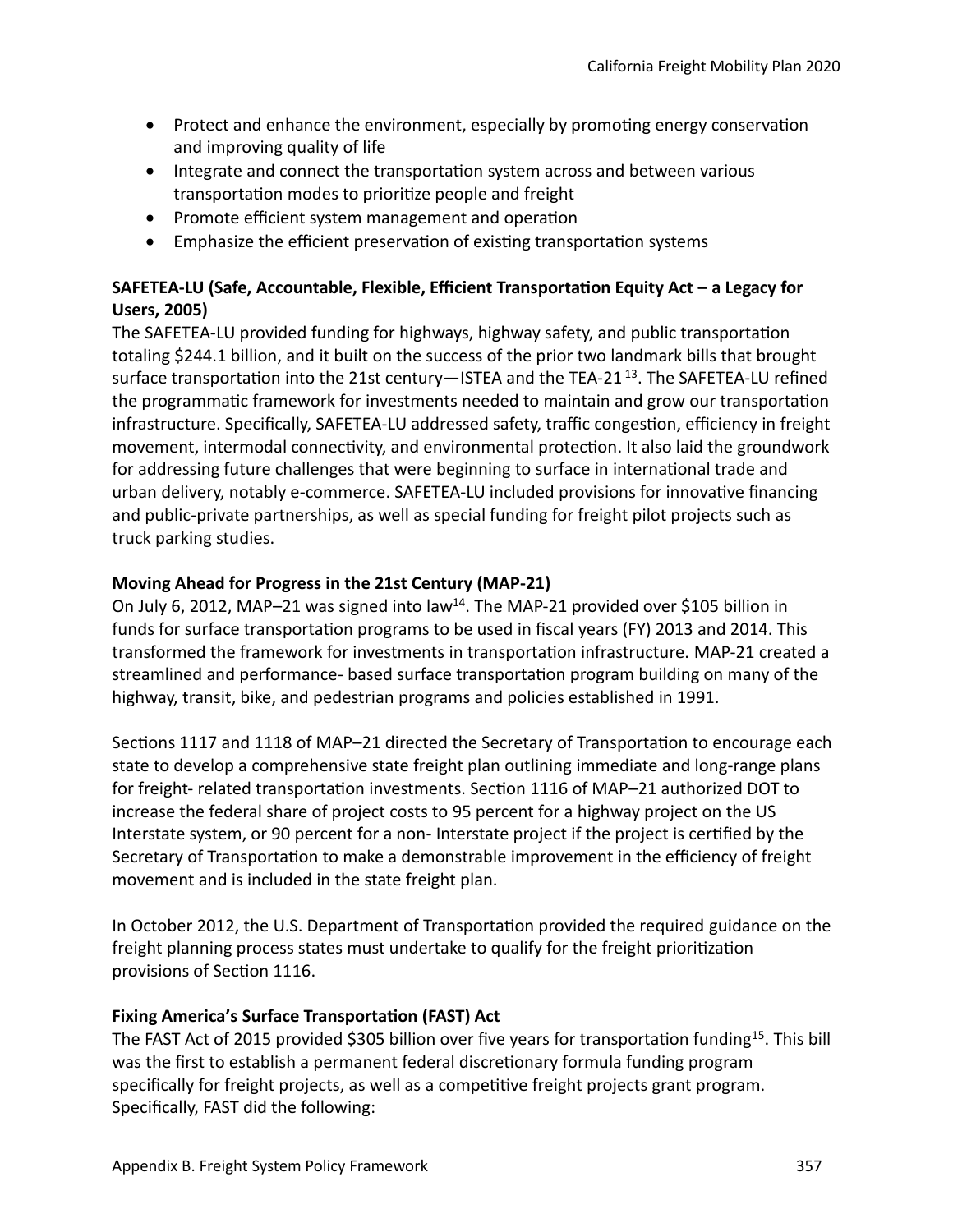- Established a Natonal Multmodal Freight Policy
- Required the development of a Natonal Freight Strategic Plan
- Created a freight-focused grant program of \$4.5 billion over five years
- Established the National Highway Freight Program that provides \$6.3 billion in formula funds over five years for states to invest in freight projects on the National Highway Freight Network. Up to 10 percent of these funds may be used for intermodal projects. Current projections of funding competitively available for all states to pursue are: \$293M for 2017/18, \$115M for 2018/19, and \$127M for 2019/20 for a total 3-year funding amount of  $$535M^{16}$ .

The FAST Act focuses on infrastructure investments, operations and maintenance, safety, and environmental sustainability. More emphasis is placed on innovation and technological advancements that improve the efficiency of moving goods while minimizing environmental impacts of freight. In additon, this bill fosters and promotes interstate partnerships to address multi-state corridor planning and highway freight connectivity.

# State Freight Policies and Plans

California has long been a leader in logistcs and the movement of goods. The State understands how critcal freight is to jobs and prosperity both within California and for the nation. California is home to the nation's largest container seaport, the San Pedro Bay Ports of Los Angeles and Long Beach, the largest agricultural production in the Central Valley, the largest logistics facilities cluster, and several of the largest population centers. California moves signifcant amounts of cargo on trains, planes, trucks – and more recently by automobiles, bicycles, pedestrians, and even robots. The following discusses the State's progress and policy experience and provides a launch point for the update of the State's Freight Mobility Plan.

## California Freight Mobility Plan (2014)

The 2014 California Freight Mobility Plan (CFMP) was successful in establishing existng conditions, identifying funding, and sketching a roadmap for implementing plans and programs to improve the efficiency of freight transportation throughout California<sup>17</sup>. The plan focused on the following goals:

- Economic Competitiveness: Improve the contribution of the California freight transportation system to economic efficiency, productivity, and competitiveness
- Safety and Security: Improve the safety, security, and resilience of the freight transportation system
- Freight System Infrastructure Preservaton: Improve the state of good repair of the freight transportation system
- Environmental Stewardship: Avoid and reduce adverse environmental and community impacts of the freight transportation system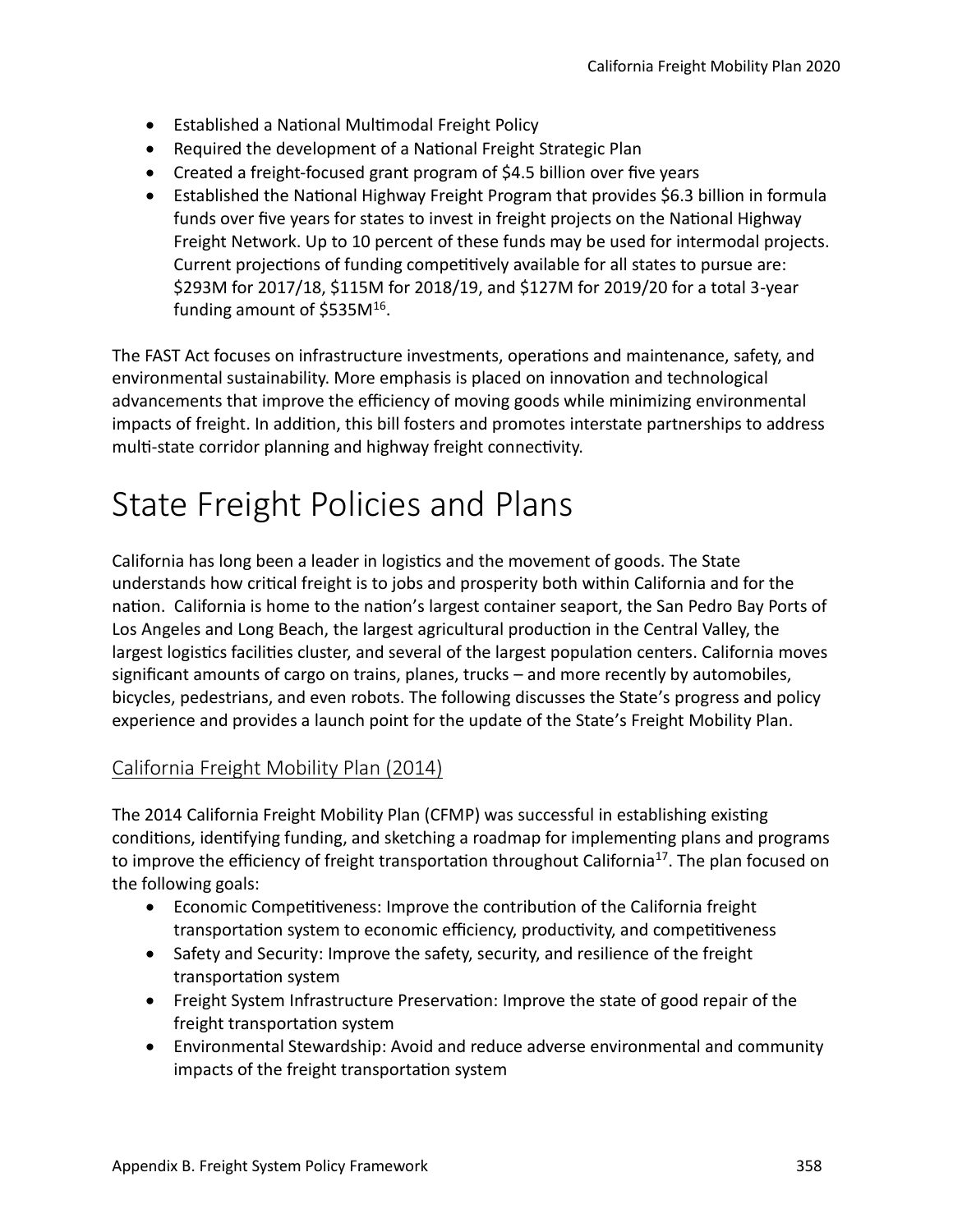- Congestion Relief: Reduce costs to users by minimizing congestion on the freight transportaton system
- Innovative Technologies and Practices Use innovative technology and practices to operate, maintain, and optimize the efficiency of the freight transportation system while reducing environmental and community impacts

# California Sustainable Freight Action Plan (2016)

The California Sustainable Freight Action Plan (CSFAP) was developed jointly by Caltrans, the California Air Resources Board (CARB), the California Energy Commission (CEC), and the Governor's Office of Business and Economic Development (GO-Biz) pursuant to the following two executive orders signed by the governor  $18$ :

- Governor's Executive Order B-32-15<sup>19</sup>
- Governor's Executive Order B-30-15 establishing a 2030 GHG emissions target of 40 percent below 1990 levels and requiring State agencies to incorporate climate change impacts into the State's Five-Year Infrastructure Plan

The key underpinning of the orders was the recogniton that California contnues to be a nonatainment area under federal air quality standards, and mobile sources in California are the primary contributors to the State's emissions problem. The CSFAP's guiding principles are as follows:

- Support local and regional eforts to improve trade facilites and corridors that achieve regional environmental, public health, transportation, and economic objectives consistent with statewide policy goals
- Grow the economic competitiveness of California's freight sector
- Grow the number of well-paying employment opportunites in the freight sector
- Reduce freight-related deaths and injuries, and security threats
- Reduce or eliminate health, safety, and quality of life impacts on communites that are disproportionately affected by operations at major freight corridors and facilities. This includes reducing toxic hot spots from freight sources and facilites and ensuring continued net reductions in regional freight pollution
- Improve the state-of-good-repair of the multi-modal freight transportation system
- Invest strategically to improve travel tme reliability and to achieve sustainable congestion reduction on key bottlenecks on primary trade corridors
- Apply innovative and green technology, along with accompanying infrastructure and applicable practices, to optimize the efficiency of the freight transportation system
- Invest strategically to accelerate the transiton to zero and near-zero emission equipment powered by renewable energy sources, including supportive infrastructure
- Improve system resilience by addressing infrastructure vulnerabilites associated with expected climate change impacts and natural disasters, which may include exploring opportunites to utlize natural systems to improve water quality, reduce ecosystem damage, prevent flooding, and create a cooling effect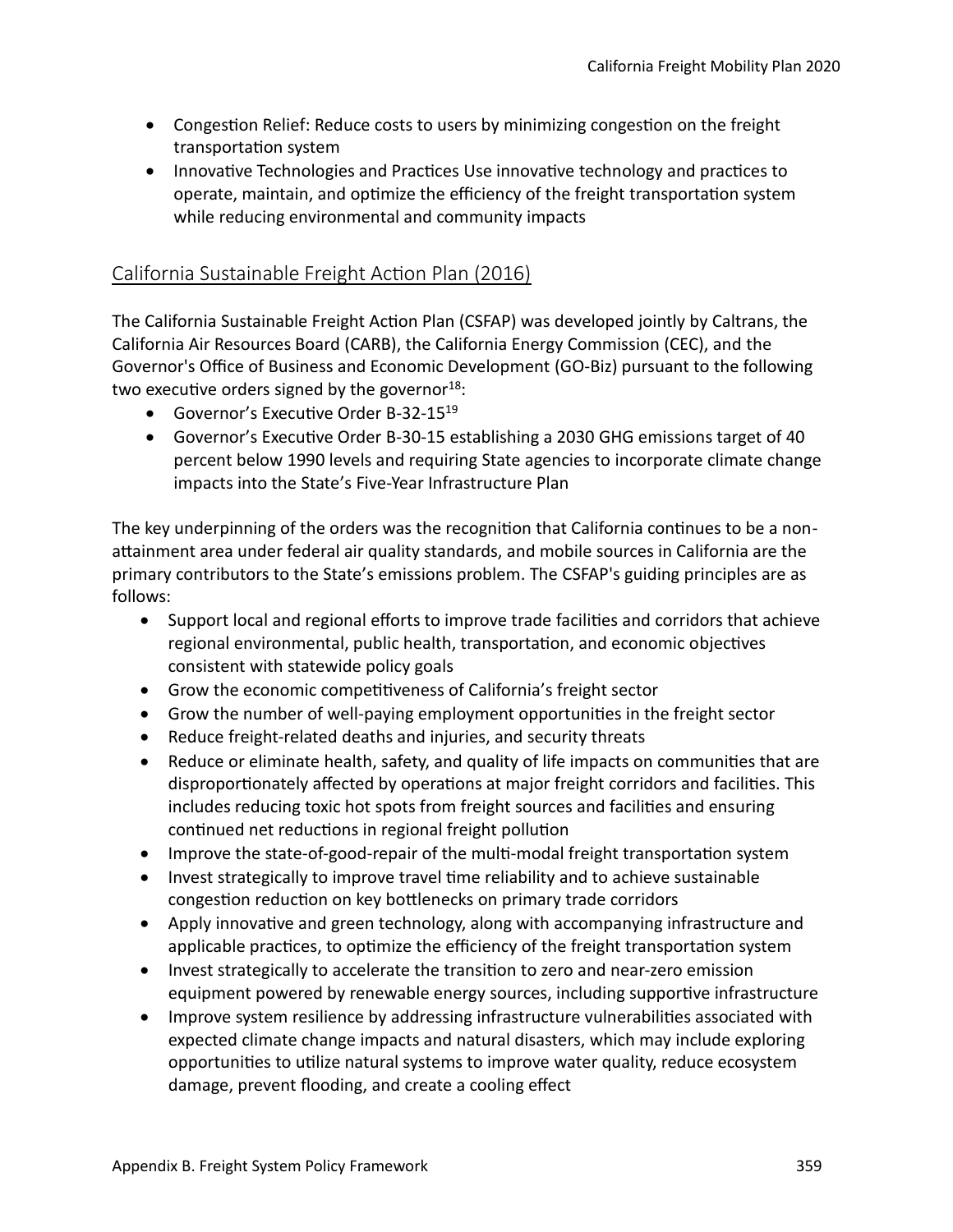• Site freight projects to avoid greenfield development by enhancing existing freight infrastructure or targeting infill development near compatible land uses

The CSFAP focuses on aligning the need to move goods with the needs to reduce emissions through provisions for cleaner technologies, especially on-road trucks and off-road cargo handling equipment. Understanding how difficult some of the mandates of the Plan would be for the freight industry to incur, \$1 billion in funding was allocated to the industry for the procurement of cleaner goods movement technologies through Propositon 1B. The Plan also established air quality and efficiency targets for freight, including the following:

- System Efficiency  $-25$  percent efficiency by increasing the value of goods and services produced from the freight sector relatve to the amount of its produced carbon
- Transiton to ZE Technology deploy over 100,000 ZE and near-ZE freight vehicles and CHE powered by renewable energy by 2030

The CSFAP additonally acknowledged the potental impact on businesses and included a policy aimed at increasing competitiveness and economic growth by developing key performance metrics for measuring economic competitiveness through collaboration with economists and industry experts. In additon, the Plan outlined potental freight funding sources to implement the Plan, including federal funding, State SB 1 (\$0.12 gas tax) freight funding allocaton, and Cap and Trade. Furthermore, the Plan developed an approach to fund ongoing freight investments by the below:

- Prioritizing projects
- Building upon existng infrastructure
- Investing in sustainable communities (clean air initiatives related to goods movement)
- Investing in fueling infrastructure of the future
- Eliminating/reducing congestion/freight bottlenecks

Lastly, the CSFAP established a Call for Pilot Projects focused on cleaner technologies and operational innovations.

#### State Rail Plan (2018)

The 2018 State Rail Plan (Rail Plan) was developed pursuant to the federal Passenger Rail Investment and Improvement Act (PRIIA 2008) and state legislature AB 528 (2013). The Rail Plan establishes a statewide vision of an integrated rail system<sup>20</sup>, and describes a policy framework for working with, and guiding public and private investments that enhance freight movement while providing co-benefts with passenger services. The integrated vision is dependent on more efficient utilization of the existing rail system, expanding the coverage and mix of rail services in several corridors, scaling services to meet market demand, and facilitatng network coordination through scheduling. For freight movements, this integrated system means better system reliability and a clear pathway to growing capacity. Improvements in rail freight reliability result in the form of economic benefts that reverberate locally, regionally, and nationally. By improving rail infrastructure to attract additional long-distance freight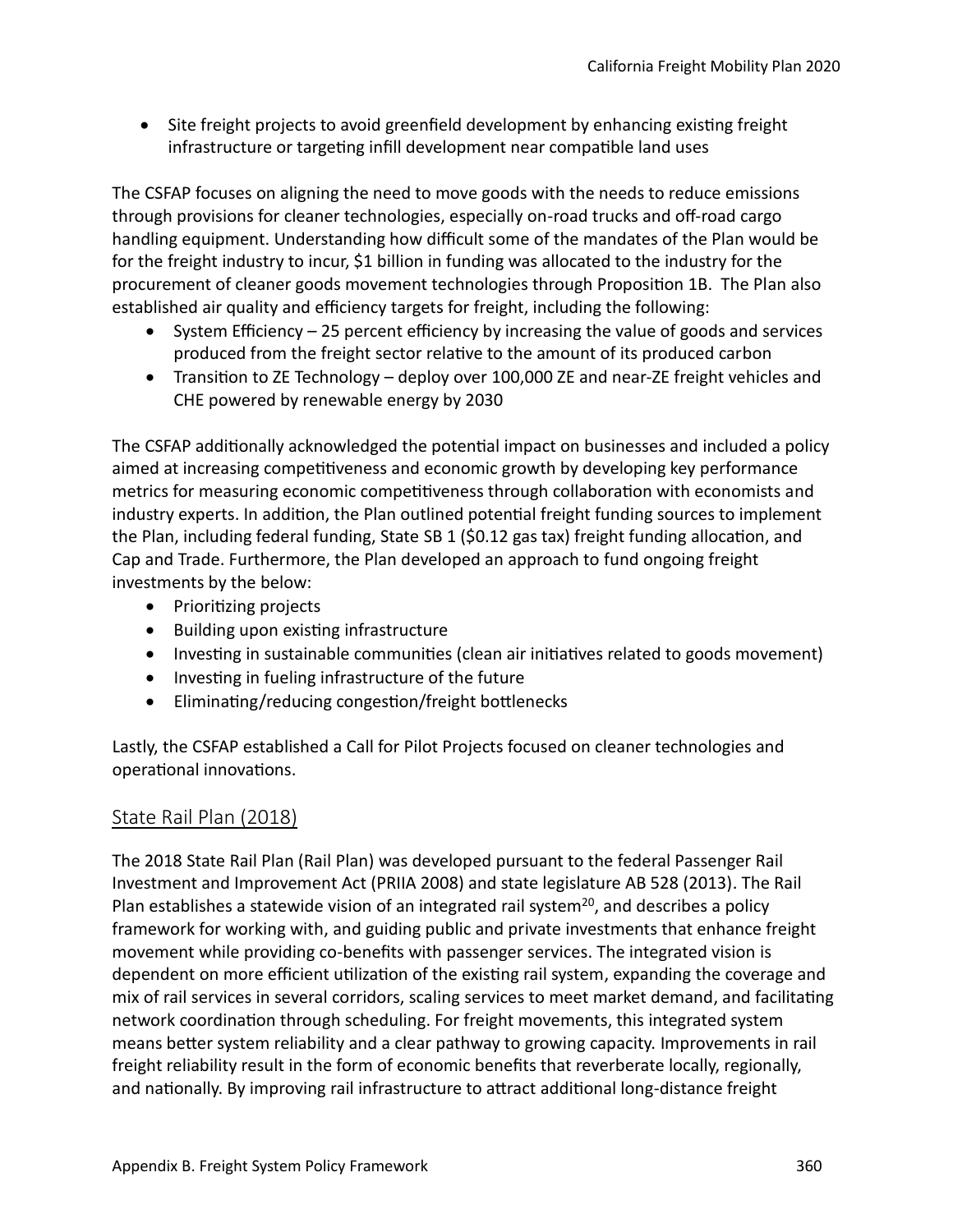movement, extra capacity is created on highways for passengers and short-distance freight travel. The improvements identified in the Rail Plan are designed to either preserve rail freight capacity, or to provide for rail freight enhancements in certain high traffic corridors, particularly intercontinental trade corridors that provide rail connections to ports. The improvements are categorized in six major areas of need and opportunity:

- Trade corridor improvements
- Economic development and short lines
- Grade-crossing improvements
- Additonal terminal and yard capacity
- Short-haul rail improvements
- Advancement of zero- and near-zero- emissions technologies

Rail is an efectve mechanism for congeston relief by divertng truck trips which can reduce congestion contributing to emissions reductions and improve safety on the roadway networks. Rail investments can make a region more economically competitive, attracting development from other regions.

## Integrated Energy Policy Report

The California Energy Commission's (CEC) 2017 Integrated Energy Policy Report covers a broad range of topics, including implementaton of SB 350, integrated resource planning, distributed energy resources, transportation electrification, solutions to increase resiliency in the electricity sector, energy efficiency, transportation electrification, barriers faced by disadvantaged communites, demand response, transmission and landscape-scale planning, the California Energy Demand Preliminary Forecast, the preliminary transportation energy demand forecast, renewable gas (in response to SB 1383), updates on Southern California electricity reliability, natural gas outlook, and climate adaptation and resiliency. The CEC is anticipating that more than 25 percent of heavy-duty trucks will be electric-diesel hybrids by 2030. This report also provides extensive information about natural gas pipeline infrastructure and the ability to fuel transportation with our existing assets.

## Safeguarding California: Reducing Climate Risk Update (2017)

The California Natural Resources Agency's Climate Adaptation Strategy identifies vulnerabilities throughout California and identifies strategies to mitigate them $^{21}$ . Climate change impacts from sea-level rise, storm surge, and coastal erosion have been identified as imminent threats to highways, roads, bridge supports, airports at or near sea level, seaports, and some transit system and rail lines. Shifting precipitation patterns, higher temperatures, wildfire, and an increased frequency of extreme weather events threaten transportaton assets at varying locations across the state.

Temperature extremes and increased precipitaton can increase the risk of road and railroad track failure, decrease transportaton safety, and create higher maintenance costs. As climate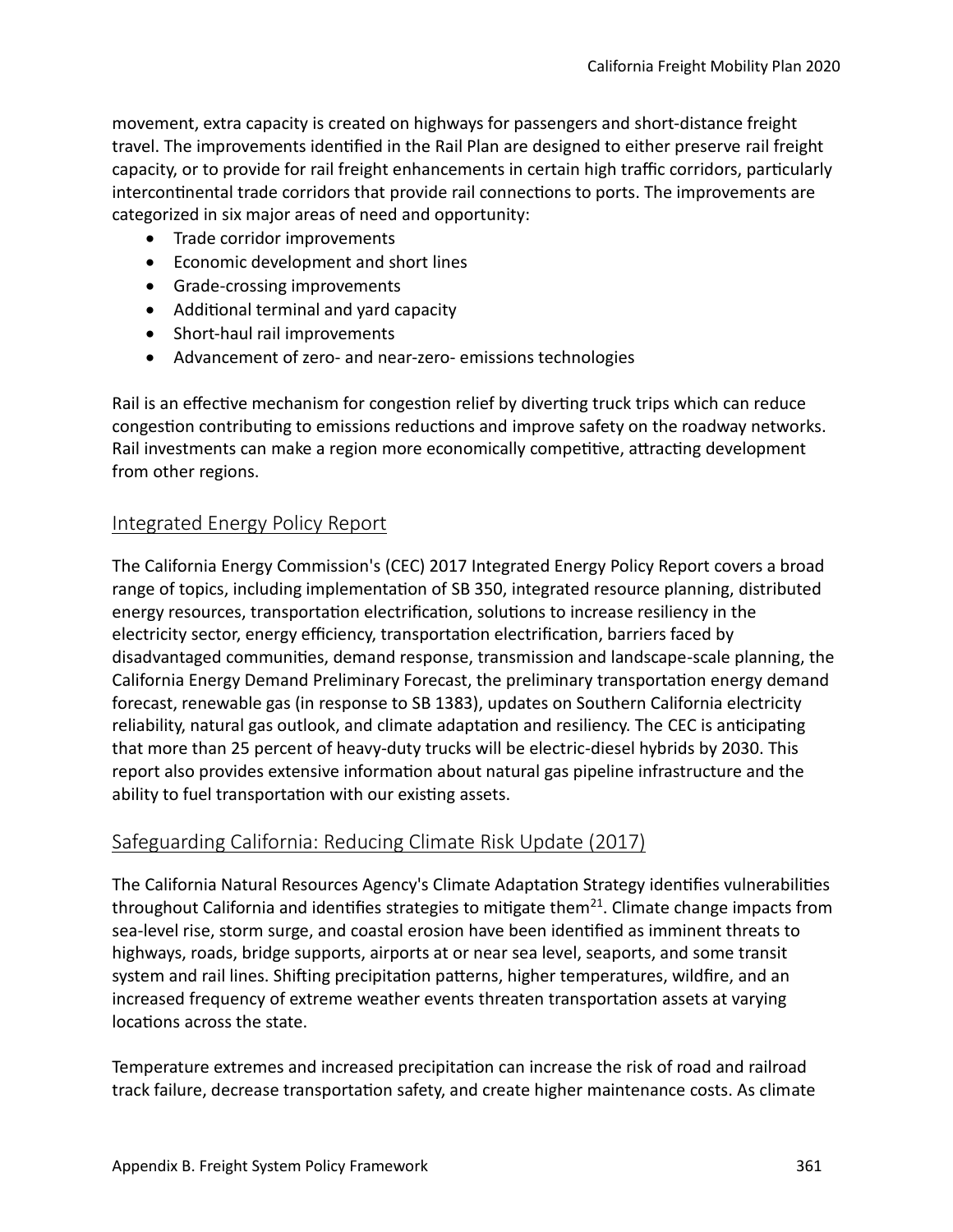changes occur over tme, the choices for the State and all the transportaton partners are to build protection against the threat (defend), redesign the infrastructure (accommodate), or abandon and relocate (retreat). The economic cost associated with such fortification, alteration, or relocation of existing infrastructure has yet to be fully estimated but is it likely to be billions of dollars. Impending climate impacts have implications not only for the siting of new transportation infrastructure, but also maintenance and operation, design features of transportation systems, and emergency planning and response for extreme climate events.

# California Transportation Plan 2040

The California Transportation Plan 2040 (CTP) is California's long-range transportation plan and is currently in the process of being updated<sup>22</sup>. Pursuant to California Government Code (GC) §65073.2, the CTP defines the statewide multimodal transportation system that is necessary to meet GHG emissions targets to obtain 1990 levels by 2020 and 80 percent below the 1990 levels by 2050. To meet these goals, GC §65071 requires Caltrans to update the CTP every fve years. The CTP 2040 is an umbrella plan that integrates Caltrans' modal plans into a statewide multimodal transportation vision. The CTP 2040 offers a detailed overview of the existing transportation network and assesses future transportation trends and challenges. The CTP ofers strategies that improve mobility and accessibility across all modes, contribute to system preservation, support a vibrant economy, improve public safety and security, promote livable communites and social equity, and support environmental stewardship.

# Caltrans Strategic Management Plan 2015-2020

The Strategic Management Plan shifed Caltrans from a capacity-building to a fx-it-frst mentality, focusing in on improving system operations, achieving greater efficiency, and eliminating the backlog of maintenance projects<sup>23</sup>. The Plan provides a roadmap for Caltrans by defining its role, setting expectations, and focusing on operations. The Plan proposes several performance measures and targets that are in line with the Departments five goals, which are:

- 1. Safety and Health
- 2. Stewardship and Efficiency
- 3. Sustainability, Livability, and Economy
- 4. System Performance
- 5. Organizational Excellence

## Caltrans Interregional Transportaton Strategic Plan (ITSP) 2015

The ITSP provides guidance for the identification and prioritization of interregional transportation improvements<sup>24</sup>. Projects identified are eligible for Interregional Transportation Improvement Program (ITIP) funding. The 2015 ITSP expanded the analysis from focusing on ITIP investment in interregional highways and intercity rail to analyzing the entre interregional transportation system regardless of funding source. The purpose of the ITSP is to be a guiding document for all investment in the interregional transportation system.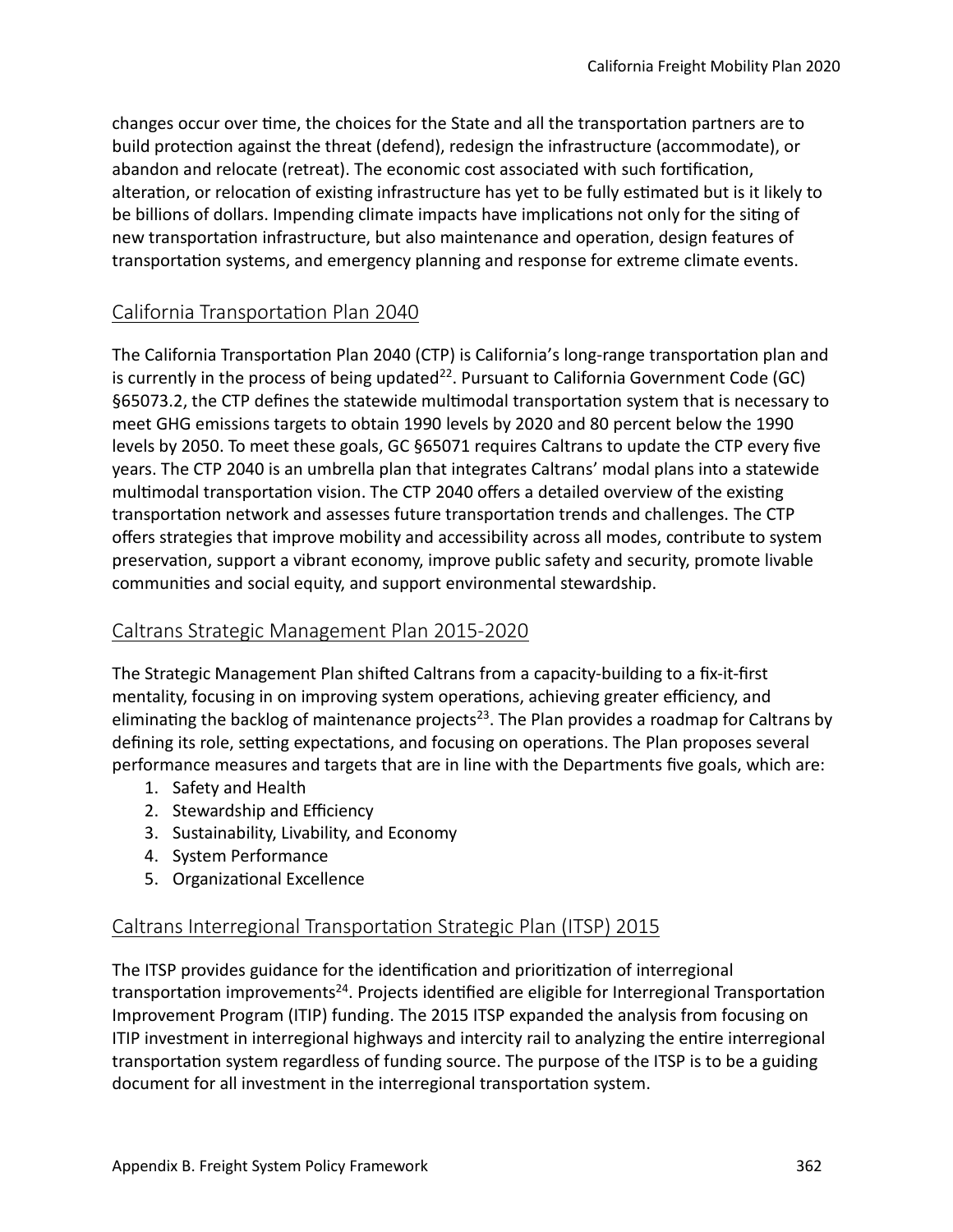# 2020-2024 Strategic Highway Safety Plan

The Strategic Highway Safety Plan (SHSP) is a statewide, coordinated safety plan that provides a comprehensive framework for reducing highway fatalites and severe injuries on all public roads<sup>25</sup>. It identifies key safety needs and guides investment decisions towards strategies and countermeasures with the most potental to save lives and prevent injuries. This document relies on data to identify problems and develop solutions. California adopted the following measurable objective for the SHSP:

• Establish a trend towards zero fatalites and serious injuries by 2050

The first SHSP was required by the Safe, Accountable, Flexible, Efficient Transportation Equity Act-A Legacy for Users (SAFETEA-LU) in 2005 and the FAST Act made the SHSP a permanent program. The current SHSP spans 2020-2024 and was developed with the involvement 101 stakeholders from both the private and public sectors that represented the 5 E's of traffic safety - Engineering, Enforcement, Educaton, Emergency Response, and Emerging Technologies. SHSP Executve Leadership and a 16-member Steering Commitee provided oversight. The SHSP includes 16 "Challenge Areas", or areas on which the plan focuses efforts, and proposes strategies and strategic action items to address those challenge areas. The next SHSP in under development and will span from 2025-2029.

# Recent State Legislation Related to Freight

This section highlights numerous recent State legislations but is not all encompassing. There are various recent legislations that have had a direct and indirect impact on freight.

## Trade Corridor Enhancement Program (TCEP) 2018

#### **SB 1 TCEP Provisions**

SB 1 created the Road Maintenance and Rehabilitaton Program to address deferred maintenance on state and local roadway systems throughout the state through a combinaton of fuel taxes and license and registration fees<sup>26</sup>. SB1 increased State gas tax by \$0.12 per gallon for gasoline and \$0.20 per gallon for diesel fuel and included an inflation adjustment factor. The bill increased vehicle license fees by \$25 to a maximum of \$175 and adjusts for infaton. Recognizing that the State is aiming for more EV registratons, the bill also created a new \$100 increase in vehicle license fees for zero-emission vehicles starting in 2020 with an inflation adjustment factor. SB1 provides an annual set-aside of \$200 million for self-help countes, defined as counties with adopted transportation sales tax measures and/or established development impact fee programs. 50 percent of the revenue generated by the \$0.20 per gallon diesel fuel tax will be deposited into the newly created Trade Corridor Enhancement Program to expend on corridor-based freight projects resultng in an estmated 10-year funding of \$3 billion. Furthermore, SB1 created a \$30 million annual Advanced Mitgaton Program to protect natural resources and accelerate project delivery.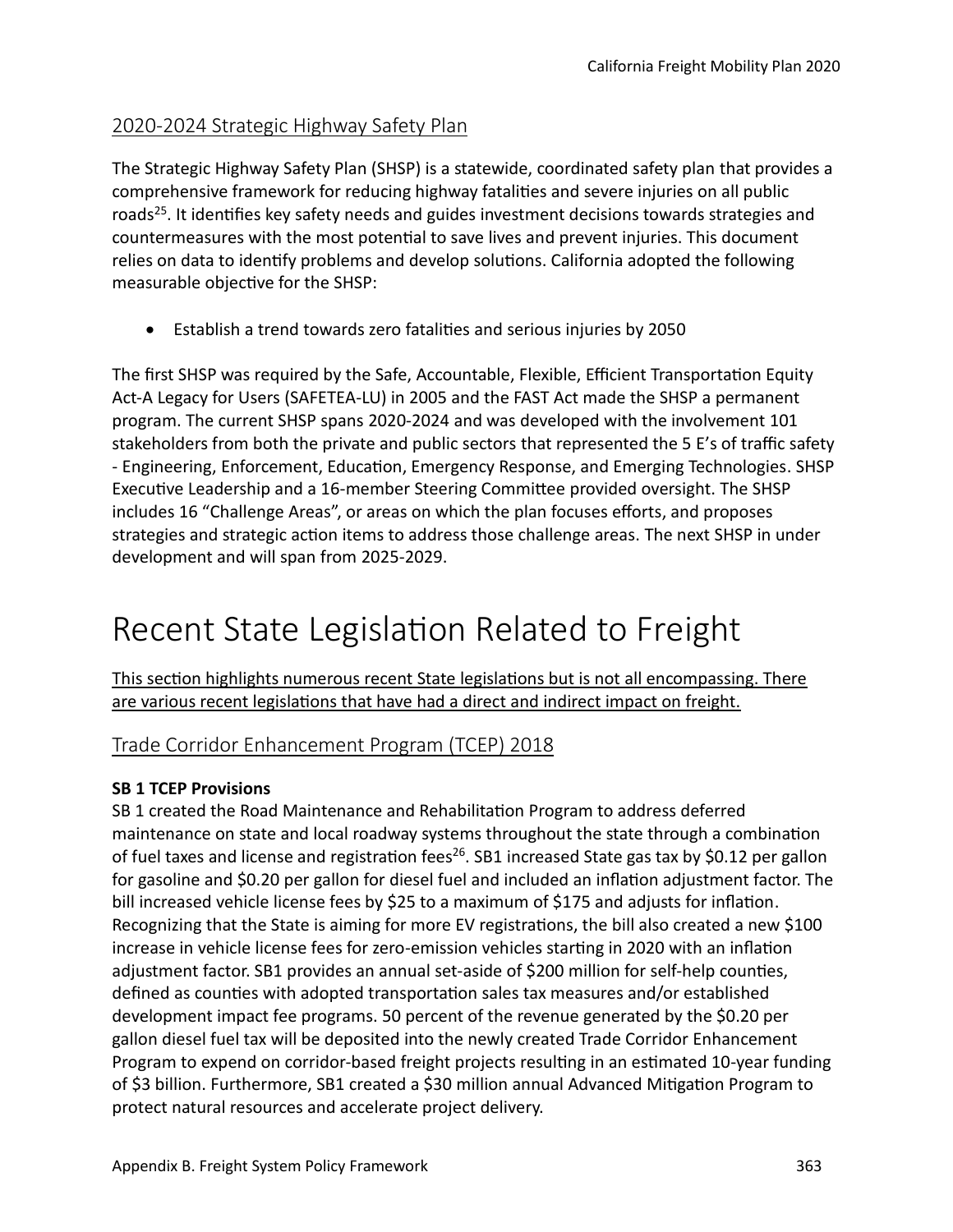#### **SB 103 TCEP Provisions**

SB 103 deleted references to the Trade Corridor Infrastructure Fund (TCIF), revised the TCIF requirements, and applied the revised TCIF requirements to the Trade Corridor Enhancement Program<sup>27</sup>. SB 103 also mandates the California Transportation Commission (CTC) to allocate 60 percent of the available funds to projects nominated by regional transportaton agencies and local agencies with the remaining 40 percent to be allocated to projects nominated by Caltrans.

#### **Senate Bill 1: Solutons for Congested Corridors Program (SCCP)**

SB 1 created the SCCP which continuously provides \$250 million annually for projects that improve highly congested and traveled corridors throughout the state. For projects to be eligible for SCCP funding, the regional transportaton planning agency or other eligible agency must have a Comprehensive Multmodal Corridor Plan. The CTC selects these projects based on their ability to balance transportation, environmental, and community access needs through the promotion of a holistic and multimodal approach. On December 5, 2018, the CTC adopted the 2018 Comprehensive Multmodal Corridor Plan Guidelines. The improvements must consider the movement of people and goods on all modes, and improvements are not limited to state highways, but rather, may also be on local streets and roads, public transit and rail facilities, cycling and pedestrian facilities, required mitigation and restoration, or some combination of solutions.

Pursuant to Streets and Highways Code (SHC), a comprehensive multmodal corridor plan must be submited at the tme of the project funding applicaton. CTC will review and approve projects pursuant to the following criteria:

- Congestion reduction in highly traveled corridors by providing more transportation choices for residents, commuters, and visitors to the area of the corridor while preserving the character of the local community and creatng opportunites for neighborhood enhancement projects. [SHC 2391]
- Reflects a comprehensive approach to addressing congestion and quality-of-life issues within the affected corridor through investment in transportation and related environmental solutons. [SHC 2392]
- Developed in collaboration with state, regional, and local partners. [SHC 2392]
- Evaluated the following criteria as applicable [SHC 2394]
	- o Safety
	- o Congeston
	- o Accessibility
	- o Economic Development and Job Creaton and Retenton
	- o Air Quality and Greenhouse Gas Emissions Reducton
	- o Efficient Land Use
- Consistent with the goals and objectives of the Regional Transportation Plan [SHC 2393].

## Assembly Bill 32 (AB 32)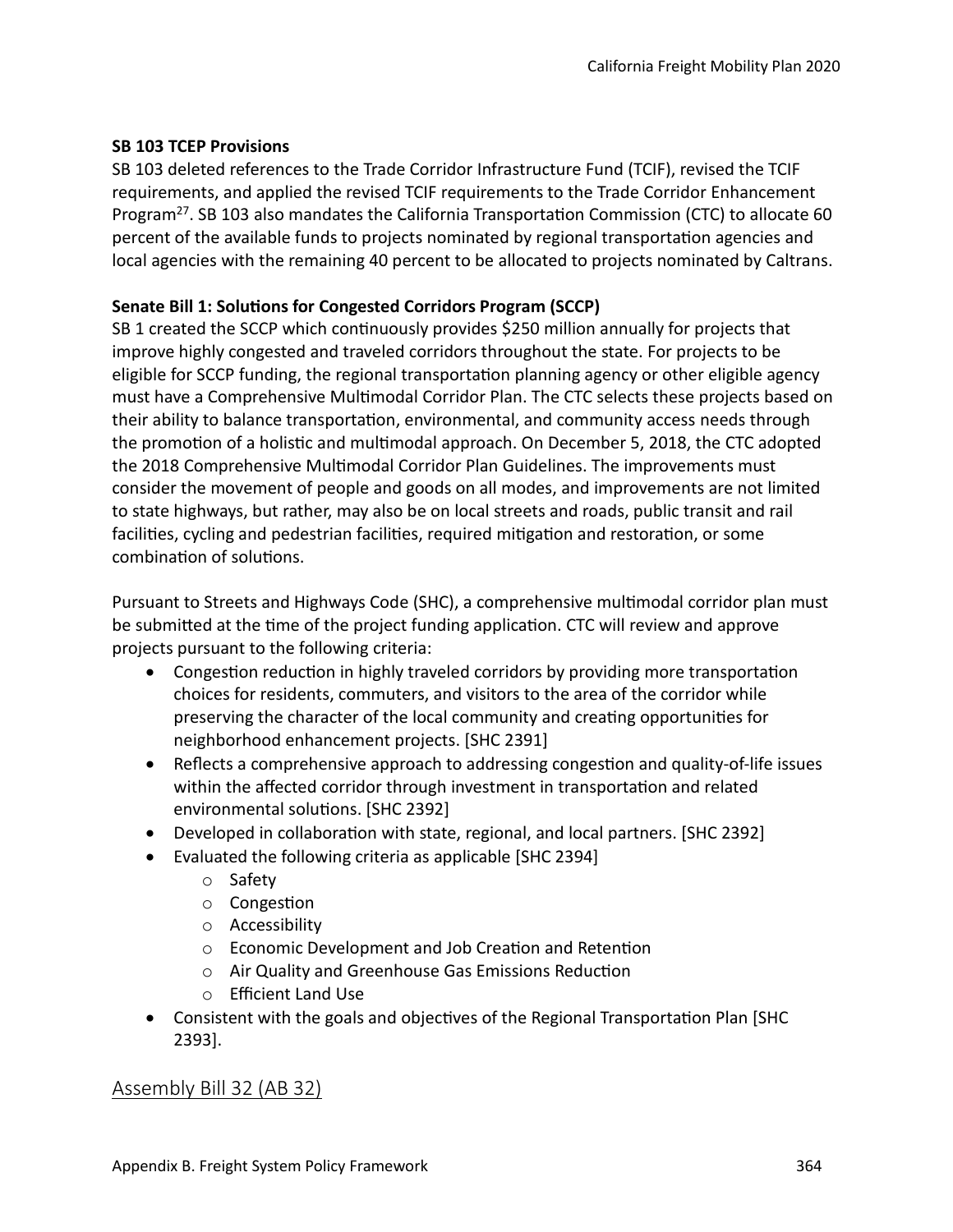AB 32, the "California Global Warming Solutons Act of 2006," created the Cap-and-Trade Program, which requires California to reduce its GHG emissions to 1990 levels by 2020—a reduction of approximately 15 percent below emissions expected under a "business as usual" scenario. In additon, SB 862 established a long-term funding plan for portons of Cap-and-Trade Program money, including a continuous appropriation of 25 percent of the funds to the California High-Speed Rail project and 10 percent to the Transit and Intercity Rail Capital Program. In 2017, Assembly Bill 398 extended the Cap and Trade Program through 2030.

## Assembly Bill 133 (Weber, 2016)

This bill provided transfer of \$11M to the Trade Corridor Improvements Fund (TCIF), a program initally implemented and funded by Propositon 1B. The TCIF funds can be used directly or indirectly to improve freight movement in key corridors.

## Senate Bill 350 (de Leon, 2015)

On October 7, 2015, the California State Senate passed Senate Bill 350: Clean Energy and Pollution Reduction Act into law<sup>28</sup>. SB 350 established California's 2030 greenhouse gas reduction target of 40 percent below 1990 levels. To achieve this goal, SB 350 sets ambitious 2030 targets for energy efficiency and renewable electricity, among other actions aimed at reducing greenhouse gas emissions across the energy and transportation sectors.

## Senate Bill 743 (D. Steinberg, 2013)<sup>29</sup>

Signed in 2013, SB743 has the intent to "more appropriately balance the needs of congestion management with statewide goals related to infill development, promotion of public health through active transportation, and reduction of greenhouse gas emissions." When implemented, "traffic congestion shall not be considered a significant impact on the environment" within California Environmental Quality Act (CEQA) transportation analysis.

SB 743 requires the Governor's Office of Planning and Research (OPR) to identify new metrics for identifying and mitigating transportation impacts within CEQA. For land use projects, OPR identified Vehicle Miles Traveled (VMT) per capita, VMT per employee, and net VMT as new metrics for transportation analysis. For transportation projects, lead agencies for roadway capacity projects have discretion, consistent with CEQA and planning requirements, to choose which metric to use to evaluate transportation impacts.

Regulatory changes to the CEQA Guidelines that implement SB 743 were approved on December 28, 2018. July 1, 2020 is the statewide implementation date and agencies may optin use of new metrics prior to that date.

# Regional Freight Policies and Plans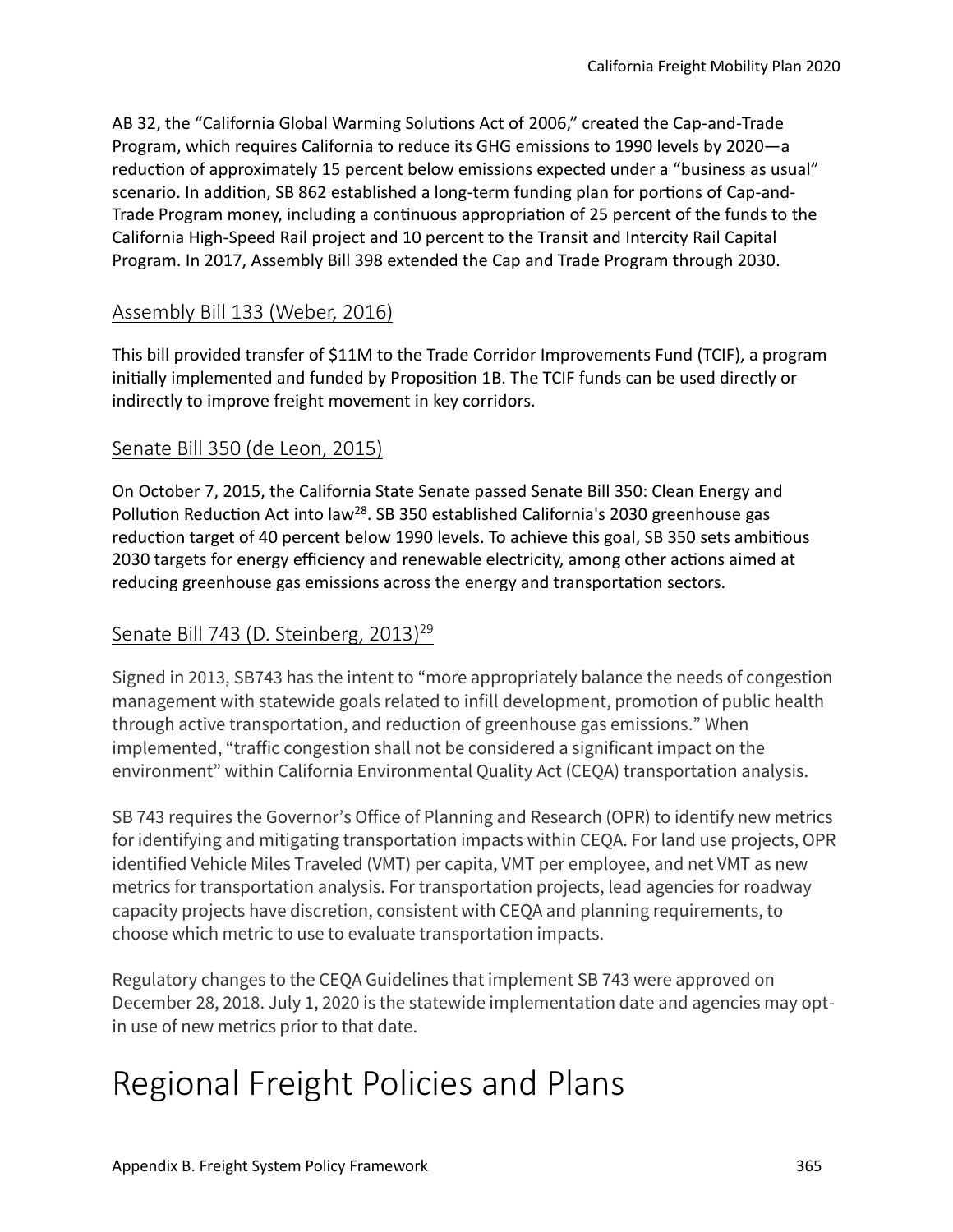## Caltrans Districts Freight Plans

#### **District 3 Goods Movement Study (2015)**

This study includes a comprehensive list of freight flows by all modes moving in and through the Sacramento region, an evaluaton of projects on the State Highway System and intermodal connectors, and recommends strategies for addressing congestion, safety, efficiency, and ongoing operations and maintenance concerns. The study provides an overview of funding mechanisms and recommendations for prioritization and implementation.

#### **District 9: Eastern Sierra Corridor Sustainable Freight Strategies Study (2019)**

The Eastern Sierra Corridor Sustainable Freight Strategies Study, completed in 2019, is taking a fresh look at issues along U.S. 395 generally between I-40 on the south and I-80 on the north. Key issues included identfying and addressing truck parking shortages, as well as operatonal improvements for trucks.

#### **District 9: Goods Movement Study for US 395 Corridor (2006)**

Caltrans District 9 commissioned this study to investigate truck traffic origins and destinations on U.S. 395. The study involved paper surveys and interviews of truck drivers along the corridor to gain a better understanding of why trucks use U.S. 395, and to also understand how the drivers feel about the conditons of the roads and to seek comments and input. The Eastern Sierra Corridor Sustainable Freight Strategies Study provided an update to this effort.

## Regional/County Freight Plans

#### **California-Baja California Border Master Plan (2014)**

The California-Baja California Border Master Plan, completed in 2014, was a bi-national effort to coordinate planning and delivery of projects at land port of entries and the transportaton infrastructure serving them. The primary objectives of the California-Baja California Border Master Plan were to increase the understanding of Port of Entry (POE) and transportaton planning on both sides of the border and create a plan for prioritzing and advancing POE and related transportation projects.

Based on the outcomes of this pilot bi-natonal planning process, the California-Baja California approach could be expanded to other border states and customized to address their needs, resulting in a master planning process for the entire U.S.-Mexico border.

#### **Regional Transportaton Plans (RTP), Goods Movement Sectons**

There are 18 MPOs and 26 RTPAs in California that are responsible for developing Regional Transportation Plans (RTP) for their respective areas. Pursuant to federal and state statutes and regulations, each RTP must address goods movement. The RTP guidelines list 11 items that must be addressed in the RTPs for both MPOs and RTPAs. As stated in the RTPA RTP Guidelines: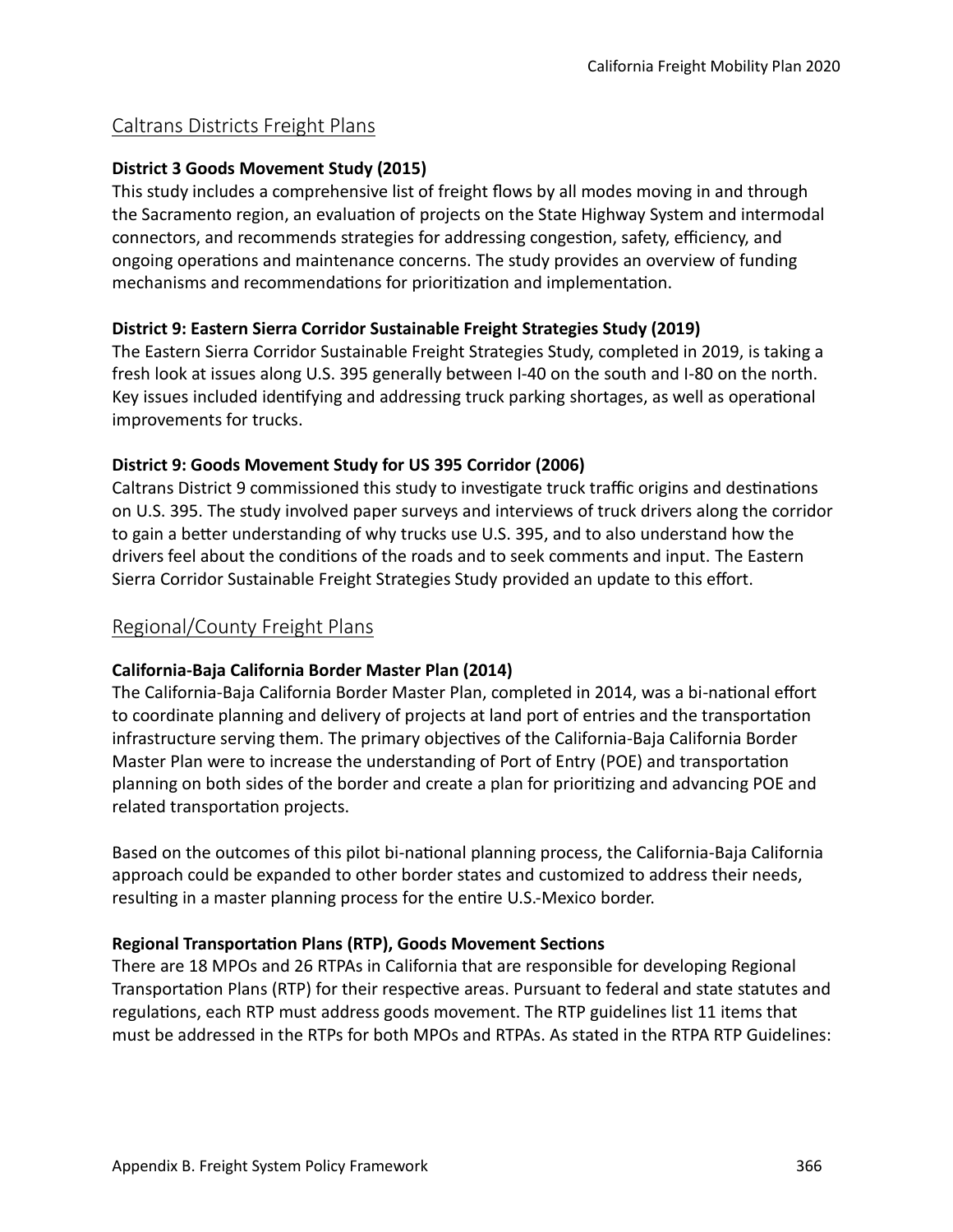"RTPAs must plan for the goods movement infrastructure in the same way they plan the transportaton infrastructure for the movement of people to support projected populaton growth and economic development $30$ ."

The most urban regions began preparing goods movement plans in the mid-2000s, such as SCAG and MTC. All the current RTPs for the MPOs and RTPAs include a list of freight projects, programs, and needs. These projects are incorporated into the CFMP. In additon to the regional transportation plans, regional planning agencies have commissioned the following freight plans:

#### **Alameda County Goods Movement Plan (2016)**

This countywide goods movement plan, a first for Alameda County, took a holistic view of freight from an industry and a neighborhood perspective<sup>31</sup>. The plan stemmed from the MTC Goods Movement Plan, but locally, this plan focused on congeston, truck parking, air quality, and conflicting land uses, whereas regionally and nationally, it focused on rail and road connections. The Plan identified performance measures, analyzed existing and future conditions, identified needs, and provided a comprehensive strategy for funding the County's freight infrastructure needs.

#### **US 101 Central Coast California Freight Strategy**

This study of US 101 from San Benito County to the North to Santa Barbara County to the south includes a set of freight performance metrics and weights to prioritze funding for projects, identifies projects that will improve the movement of goods along US 101 and key connecting routes, and established strategies for implementaton. This plan set a precedent for interregional cooperation on freight planning and provided a path forward for lobbying on freight issues to capture its fair share of freight funding.

#### **I-5/SR 99 Freight Corridor Study (2017) / Central Valley Sustainable Goods Movement Study (2017)**

These two studies analyze goods movement in the Central Valley. The I-5/SR 99 study covered the 200-mile stretch of the I-5 and SR 99 corridors from the southern limit of Kern County to the northern limit of San Joaquin County in the Central Valley. This study identified freight and logistics clusters and the origins/destinations of a sample of trucks stopping at these freight clusters. This information was used to identify truck patterns in the region and correlate them with truck-involved crashes, speeds, and congeston along the corridors to guide the development and implementation of strategies to improve truck flows and travel time reliability. Closely related and prepared during the same tmeframe using some of the same data sources, the Central Valley Sustainable Goods Movement Action Plan focused on first- and last-mile connectors to freight clusters and investgated potental Critcal Rural Freight Corridors (CRFC).

#### **Goods Movement Border Crossing Study (SANDAG, 2012)**

This study focused on the inter-relatedness of the U.S. and Mexican economies along California's southern border<sup>32</sup>. The purpose of this study was to focus on identifying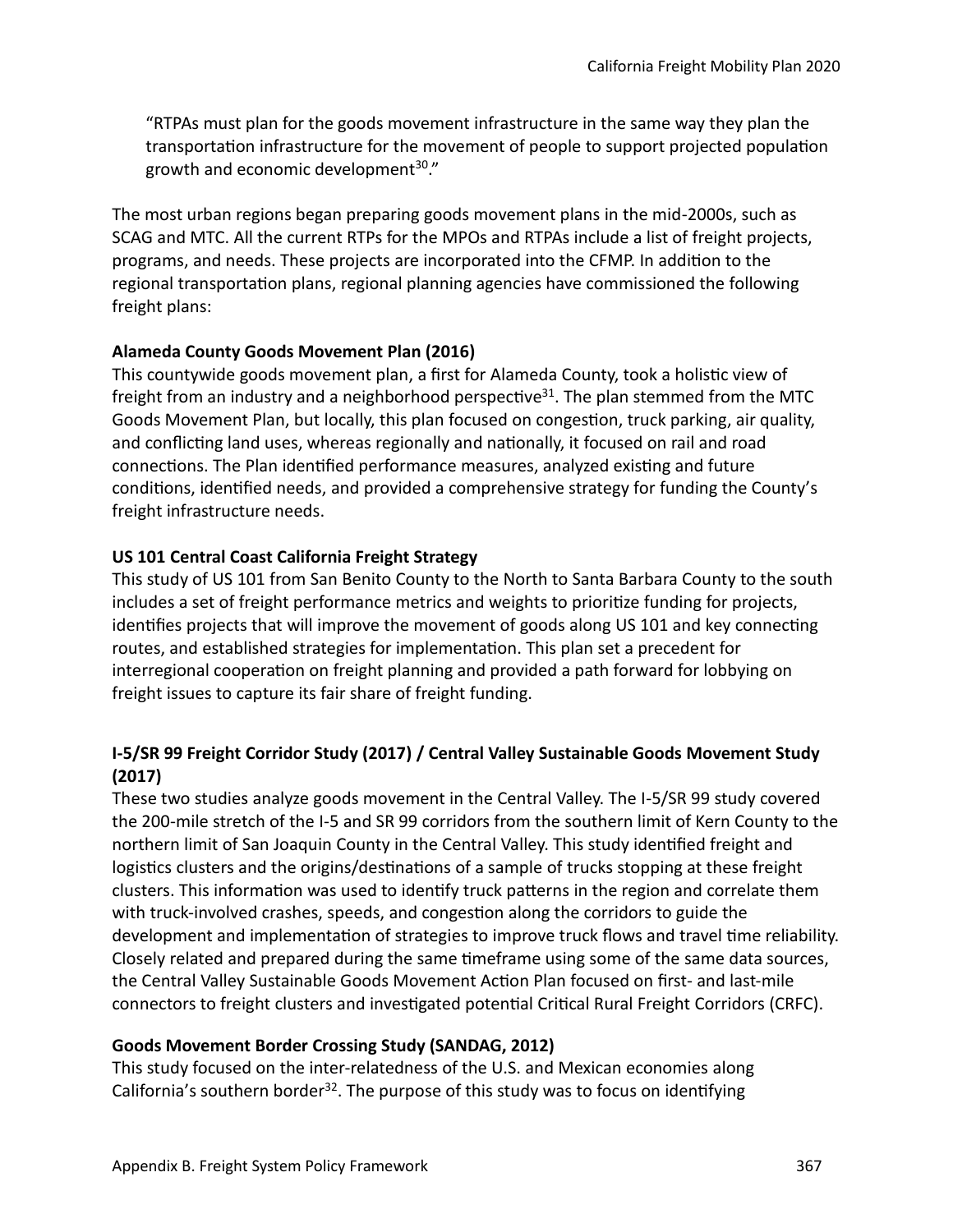infrastructure improvements that would improve logistcs and create economic benefts. The study identified the importance of the SCAG and SANDAG regions to the Mexicali, Mexico region, and vice-versa through a high-level characterizaton of the supply chains for large, multinational firms that heavily rely on cross-border transportation.

#### **On the Move, Southern California Delivers the Goods (2012) /Mult-County Goods Movement Action Plan (MCGMAP) (SCAG, 2004)**

In 2004, Los Angeles County Metropolitan Transportation Authority (LA Metro) spearheaded the development of MCGMAP, which consisted of LA Metro, Orange County Transportaton Authority (OCTA), Riverside County Transportaton Commission (RCTC), San Bernardino Associated Governments (SANBAG), San Diego Associaton of Governments (SANDAG), Ventura County Transportation Commission (VCTC), Southern California Association of Governments (SCAG), and Caltrans Districts 7, 8, 11, and 12. MCGMAP was the master plan for goods movement in Southern California that guided preparation of state, regional, and local transportation plans. The objective of the MCGMAP was to develop strategies and projects that: 1) address the goods movement infrastructure capacity needs of the region; 2) reduce goods movement emissions to help achieve air quality goals; and 3) improve the quality of life and community livability for Southern California residents<sup>33</sup>.

The strong collaboration within the entire SCAG region resulted in Southern California obtaining more than 50 percent of the Propositon 1B TCIF dollars, which it was then able to leverage for federal funding. The collaborative was unified in its messaging under this process when traveling to Sacramento and Washington, D.C. in search of funding.

In 2012, SCAG updated MCGMAP with new information, including an updated cargo forecast from the San Pedro Bay Ports, updated industrial warehouse demand and capacity estmates, and the latest environmental policies, programs and strategies for addressing the impacts of goods movement in the region<sup>34</sup>. SCAG incorporated recommendations from this study into the 2012 RTP/SCS.

#### **Los Angeles County Strategic Goods Movement Arterial Plan (CSTAN, 2015)**

The CSTAN is a planning tool that is intended to accomplish six goals:

- 1. Identify truck arterial system needs and connectivity gaps
- 2. Prioritze funding to projects showing the greatest expected benefts
- 3. Minimize truck and pedestrian/bicycle conficts
- 4. Establish a database of arterial truck data that can be used by industry as well as for planning purposes
- 5. Assist the trucking industry in identfying designated truck routes
- 6. Support the development of the Federal PFN

LA Metro is currently updating their freight plan. LA Metro expects to complete the plan by 2020.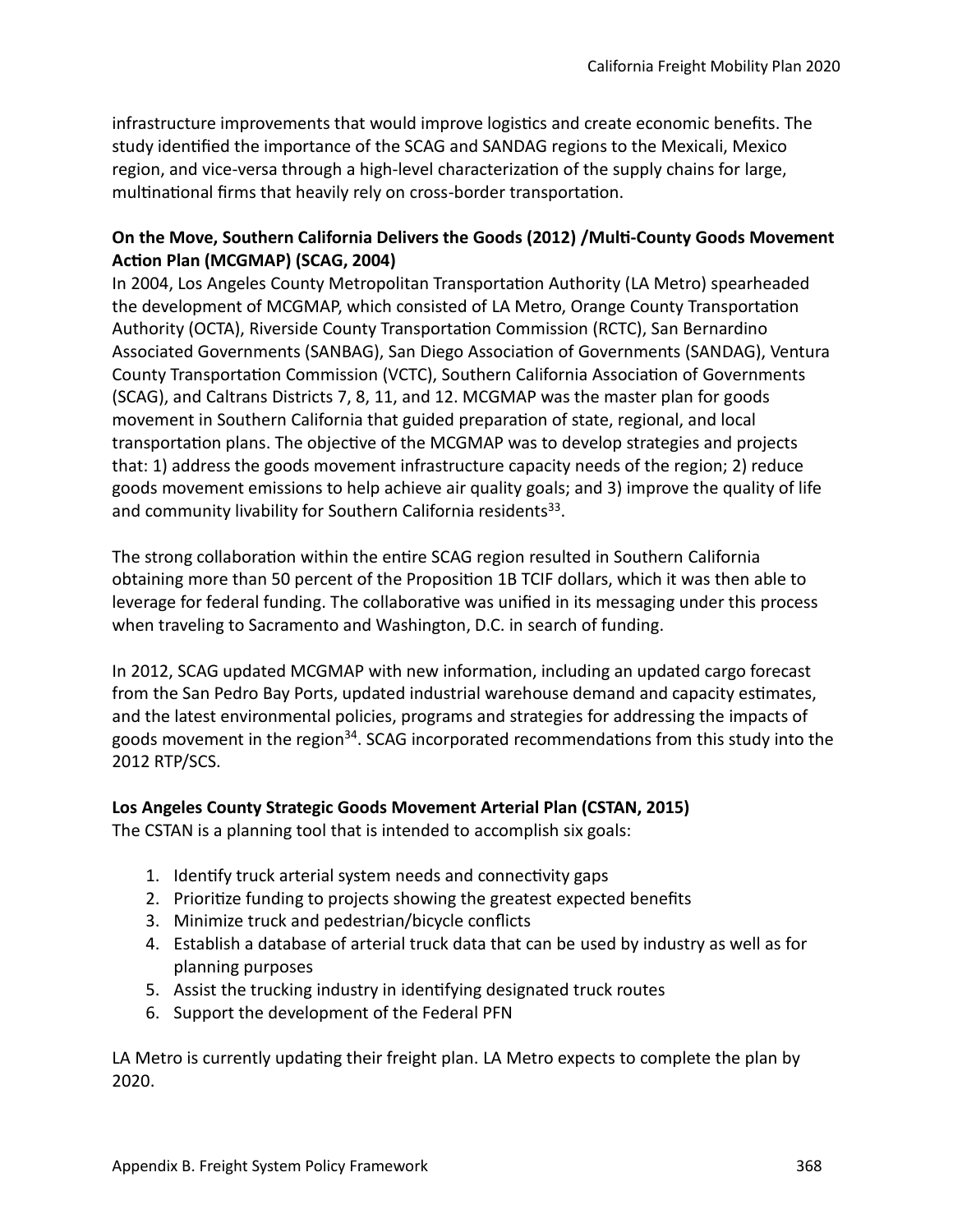# **Endnotes**

 $\overline{a}$ 

| <sup>1</sup> "CEQA: The California Environmental Quality Act." Governor's Office of Planning and         |
|----------------------------------------------------------------------------------------------------------|
| Research. 2019. Opr.ca.gov/ceqa/.                                                                        |
| <sup>2</sup> "2018 Update" San Pedro Bay Ports Clean Air Action Plan, Clean Trucks Program.              |
| Cleanairactionplan.org/strategies/trucks/.                                                               |
| <sup>3</sup> "PierPass." Port of Long Beach and Port of Los Angeles. Pierpass.org.                       |
| <sup>4</sup> "Proposed Rule 2301 Control of Emissions form New or Redevelopment                          |
| Projects." South Coast Air Quality Management District (AQMD).                                           |
| Aqmd.gov/home/rules-compliance/rules/scaqmd-rule-book/proposed-                                          |
| rules/pr2301.                                                                                            |
| <sup>5</sup> "SmartWay." United States Environmental Protection Agency (EPA). Epa.gov/smartway.          |
| $6$ Mulvey, Francis, "40 Years of Deregulation". TR News Number 315, Page 31. May-June                   |
| 2018. Onlinepubs.trb.org/onlinepubs/trnews/trnews315.pdf                                                 |
| <sup>7</sup> "Transportation for a New Generation." U.S. DOT draft National                              |
| Strategic Freight Plan (2016).                                                                           |
| Transportation.gov/sites/dot.gov/files/docs/DRAFT NFSP for Publi                                         |
| c Comment 508 10%2015%2015%20v1.pdf                                                                      |
| <sup>8</sup> "National Highway Freight Network." U.S. Department of Transportation, Federal Highway      |
| Administration. Ops.fhwa.dot.gov/freight/infrastructure/nfn/index.htm.                                   |
| <sup>9</sup> "U.S. Tax System (2018)." Tax Policy Center, Briefing Book. Taxpolicycenter.org/briefing-   |
| book/what-highway-trush-fund-and-how-it-financed                                                         |
| <sup>10</sup> "Intermodal Surface Transportation Efficiency Act of 1991 (Mineta)." H.R. 2950.            |
| Congress.gov/bill/102nd-congress/house-bill/2950                                                         |
| <sup>11</sup> Schweppe, Ellen. "Legacy of A Landmark: ISTEA After 10 Years, Public Roads, Issue No:      |
| Vol.65 No.3." November, December 2001.                                                                   |
| Fhwa.dot.gov/publications/publicroads/01novdec/legacy.cfm                                                |
| <sup>12</sup> United States.Cong. Senate. Transportation Equity Act for the 21st Century. 105th Cong.,   |
| Congress.gov/bill/105th-congress/house-bill/2400.2018.                                                   |
| <sup>13</sup> United States, Cong. Public Law $109 - 59$ . Safe, Accountable, Flexible, Efficient        |
| Transportation Equity Act: A Legacy for Users (SAFETEA-LU). H.R. 3. 2005.                                |
| Gpo.gov/dksys/pkg/PLAW-109publ59/pdf/PLAW-109publi59.pdf.                                                |
| <sup>14</sup> Moving Ahead for Progress in the 21 <sup>st</sup> Century Act (MAP-21). <i>H.R. 4348</i> . |
| Gpo.gov/fdsys/pkg/PLAW-112publ141/html/PLAY-112publi141.htm. 2012.                                       |
| <sup>15</sup> Fixing America's Surface Transportation Act (FAST Act). H.R. 22.                           |
| Congress.gov/114/bills/hr22/BILLS-114hr22enr.pdf.2015.                                                   |
| <sup>16</sup> Trade Corridor Enhancement Program (TCEP). California Transportation Commission.           |
| Catc.ca.gov/programs/sb1/trade-corridor-enhancement-program                                              |
| <sup>17</sup> California Freight Mobility Plan (2014). Caltrans.                                         |
| Dot.ca.gov/hq/tpp/offices/ogm/cfmp.html.                                                                 |
| <sup>18</sup> California Sustainable Freight Action Plan (CSFAP). Caltrans. 2016.                        |
| Dot.ca.gov/casustainablefreight/documents/CSFAP Main%20Document FINAL 07272                              |
| 016.pdf.                                                                                                 |
| <sup>19</sup> Executive Order B-32-15. California Governor's Office of Edmund G. Brown Jr. July 17,      |
| 2015. Ca.gov/archive/gov39/2015/07/17/news19046/index.html.                                              |